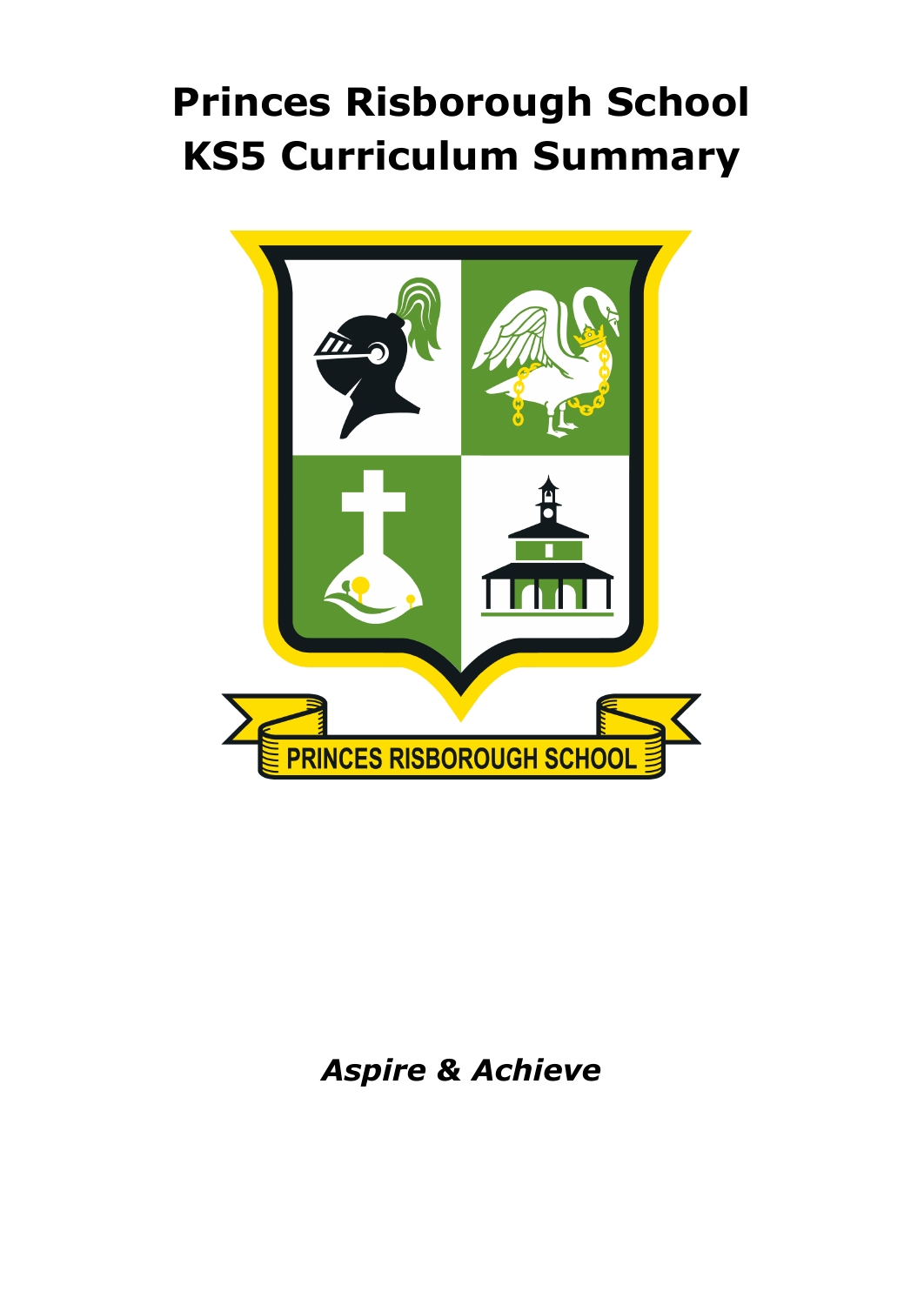## **Our Curriculum Intent**

The aim of our curriculum is to ensure that all students leave Princes Risborough School with **excellent academic outcomes** and go on to be:

- **● P**ositive in their future choices and ambitions
- **● R**esponsible and active citizens in their communities
- **● S**uccessful in the world beyond the school gates

## *Aspire & Achieve*

#### **The PRS Programme**

Our Sixth Form offers all of its applicants a strong chance of success. A Level and Level 3 BTEC programmes, as well as the chance to combine the two, open the doors to a wider range of future pathways, from Oxbridge to graduate apprenticeships. To ensure that all students have an engaging & challenging experience in the sixth form students benefit from the following programme of study:

**● 3 A Level or BTEC Subjects** (27 options)

#### **● Additional Optional Qualifications**

- Extended Project Qualification (EPQ)
- Online University Courses (MOOCS)
- 4th A Level/BTEC
- GCSE English & Maths
- Duke of Edinburgh's Awards
- Sports Coaching Certificates FA Playmaker, Sports Coaching Level 1-3

#### **● Independent Study & Home Study**

○ Free device September 2022 to ensure access to digital resources

#### **● Student Leadership**

- Head Students & Deputy Head Students
- Interact
- Leading Clubs

#### **● Extra-curricular**

- Debating Society
- Young Enterprise
- Book Club
- Sports Clubs, Performing Arts Clubs & many more

#### **● Volunteering**

- Community Volunteering Programme
- In-school Volunteering Programme
- **● Trips**
	- World Challenge 2023
	- Departmental Trips

#### **● Career Support**

- Work Experience
- Careers Days & Meet the Employer

There are significant opportunities for student leadership through our Head Students and Deputy Head Students but also through Interact and Young Enterprise. Students also have the opportunity to develop a broader portfolio of skills by volunteering to help in lower school lessons and by running lunchtime clubs.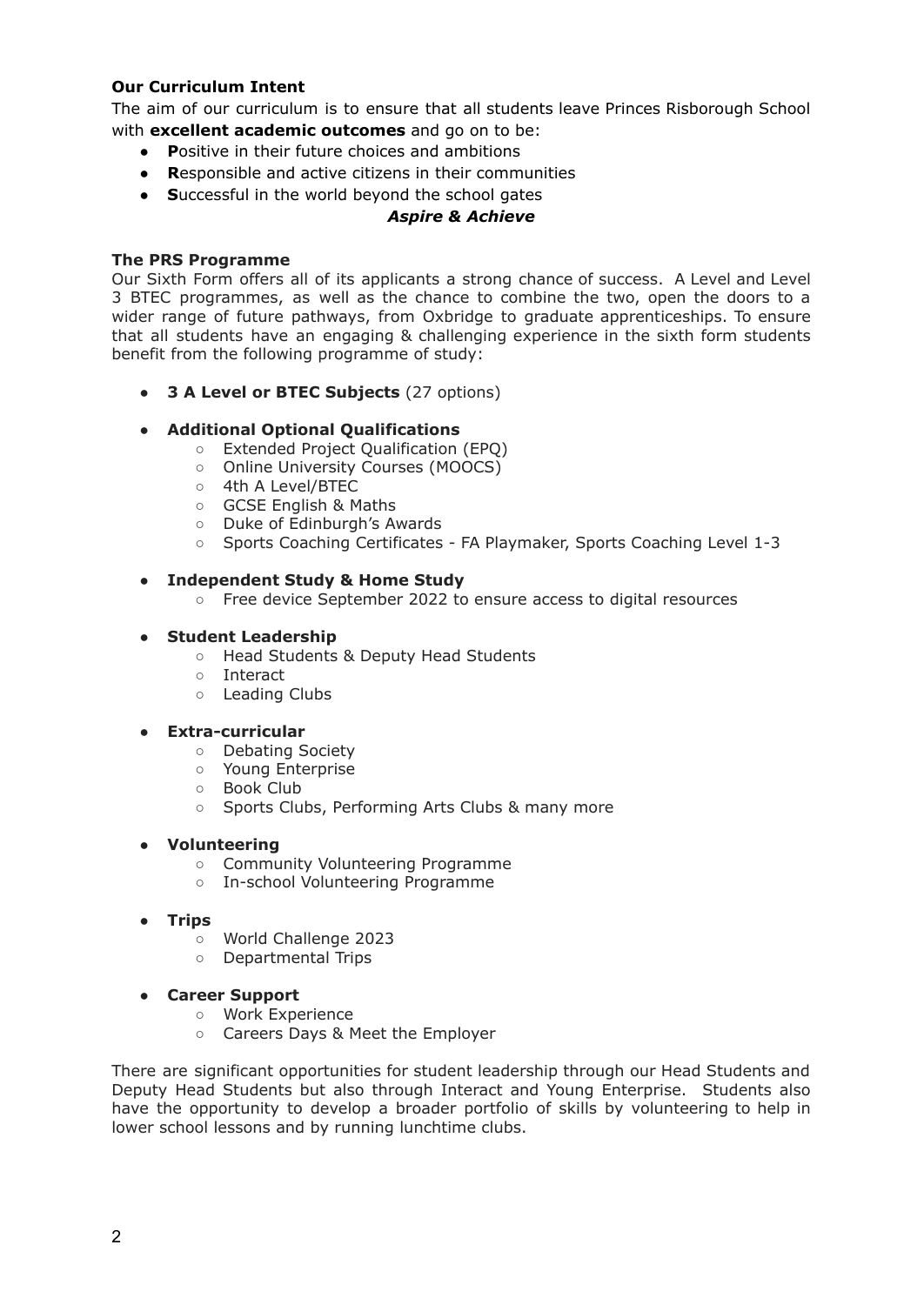## **Types of Sixth Form Course**

**A Level:** The majority of the courses on offer are traditional A Levels. At least two, and normally three A Level passes [or BTEC Level 3 equivalent] are needed for progression onto a degree course. Traditional A Levels are assessed either completely on exams or a mixture of exams and coursework.

**BTEC National Level 3:** This course is the equivalent of one, two or three A Levels, depending upon the number of units studied. Almost all universities accept BTEC National on equal footing with A Levels. Passes are graded as Pass, Merit, Distinction and Distinction\* which are equivalent to E, C, A and  $A^*$  at A Level. An Extended Certificate in BTEC National is worth the same as one A Level, a Diploma is equivalent to two A Levels and an Extended Diploma is equivalent to three A Levels.

Mixing A Levels and BTEC: At Princes Risborough, students are encouraged either to study all A Levels or BTEC Nationals or to mix A Levels with BTEC National. Many of our students have gained entry to Russell Group universities studying A Levels but also mixing A Level and BTEC National. This year we are offering courses in the following subjects:

| <b>Applied Science</b>             | Dance                         | Geography                  | <b>Politics</b> |
|------------------------------------|-------------------------------|----------------------------|-----------------|
| Art & Design                       | Drama                         | Health &<br>Social Care    | Psychology      |
| Biology                            | Economics                     | History                    | Sociology       |
| <b>Business Studies</b><br>A Level | English Language              | Information<br>Technology  | Sport           |
| <b>Business Studies</b><br>Single  | English Literature            | <b>Mathematics</b>         | Sport Double    |
| <b>Business Studies</b><br>Double  | <b>Fashion &amp; Textiles</b> | <b>Further Mathematics</b> | Sport Triple    |
| Chemistry                          | Film Studies                  | Physics                    |                 |

#### **Extended Project Qualification (EPQ)**

In addition to A Level and BTEC subjects, students have the option of completing the EPQ, which involves personal research and study on a topic of their choice. The EPQ is highly regarded by universities as it demonstrates students' ability to manage an extended research project.

#### **Study**

Post-16 study requires independent learners. In addition to timetabled classes, Sixth Form students work in the purpose built Sixth Form Study Centre for private study. This is a quiet environment and its design is based on good practice found in university libraries. This is supervised full time to support students.

Students will be timetabled for lessons for three or four subjects plus eight hours per week of private study which must be spent in the Sixth Form Study Centre. Students have greater freedom with the remaining few study periods and can choose to leave early and study at home if they prefer.

#### **Work Experience**

All Year 12 students are expected to undertake a week of work experience in July. Ideally, this should be something linked to future career aspirations and which can feature significantly on a job or university application.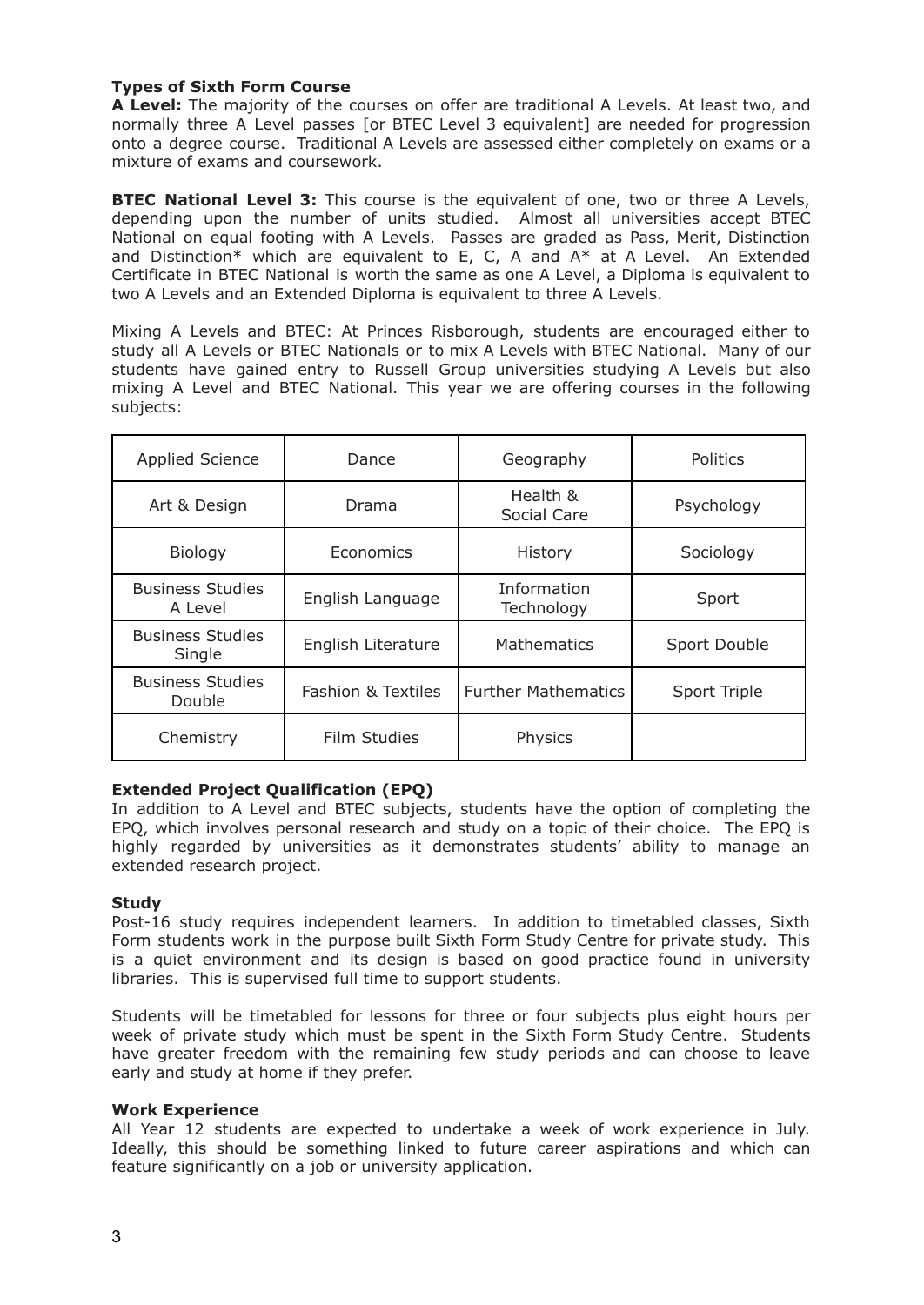# **PSHE**

PSHE & Relationship and Sex Education and Religious Education is delivered through assemblies, tutor time and a series of drop-down days throughout Y12 & Y13.

# **Timetable at Key Stage 5**

The school operates a two week timetable cycle. There are five one hour teaching periods each day and therefore fifty periods in total per fortnight. Each course is allocated periods per fortnight.

| <b>Subject</b>                      | <b>Number of periods</b><br>per fortnight<br>$(1 period = 1 hour)$ | <b>Number of periods</b><br>per year |
|-------------------------------------|--------------------------------------------------------------------|--------------------------------------|
| <b>Option A</b>                     | 8                                                                  | 156                                  |
| <b>Option B</b>                     | 8                                                                  | 156                                  |
| <b>Option C</b>                     | 8                                                                  | 156                                  |
| <b>Supervised Study</b>             | 8                                                                  | 156                                  |
| <b>Games Afternoon</b>              | 2                                                                  | 39                                   |
| <b>Enrichment</b><br>• Volunteering | $\mathcal{L}$                                                      | 39                                   |
| Tutor Time (equiv.)                 | 2.08                                                               | 4.16                                 |
| Total                               | 38.08                                                              | 706.16                               |

# **Homework at Key Stage 5**

Homework is a central element of the school's Teaching and Learning Policy. It is not always appropriate for staff to issue homework to a prescribed schedule. However the minimum expectation is that 2 hour per week for each qualification studied. The only subject which is not expected to set homework is core PE. Homework will be set via Google Classroom.

# **Google Classroom**

Staff assign homework through Google Classroom and students will be able to access the details via the internet and on their devices. Google Classroom can also send push notifications to students to remind them of deadlines. Parents will also be able to see what is set. In some cases, homework will also be submitted via this platform.

Parents are requested that if their child has been absent from school, to ensure that they catch up on the work missed as soon as possible on return, prior to the next lesson if possible. Google Classroom is the first port of call for this. Teachers can explain the work if the student requires additional support.

# **Assessment at Key Stage 5**

Student attainment can be assessed in a variety of ways. Homework submissions, tests and examinations can all be marked and then an attainment level assigned. However, in a number of subjects performance can also be assessed by the teacher in lessons.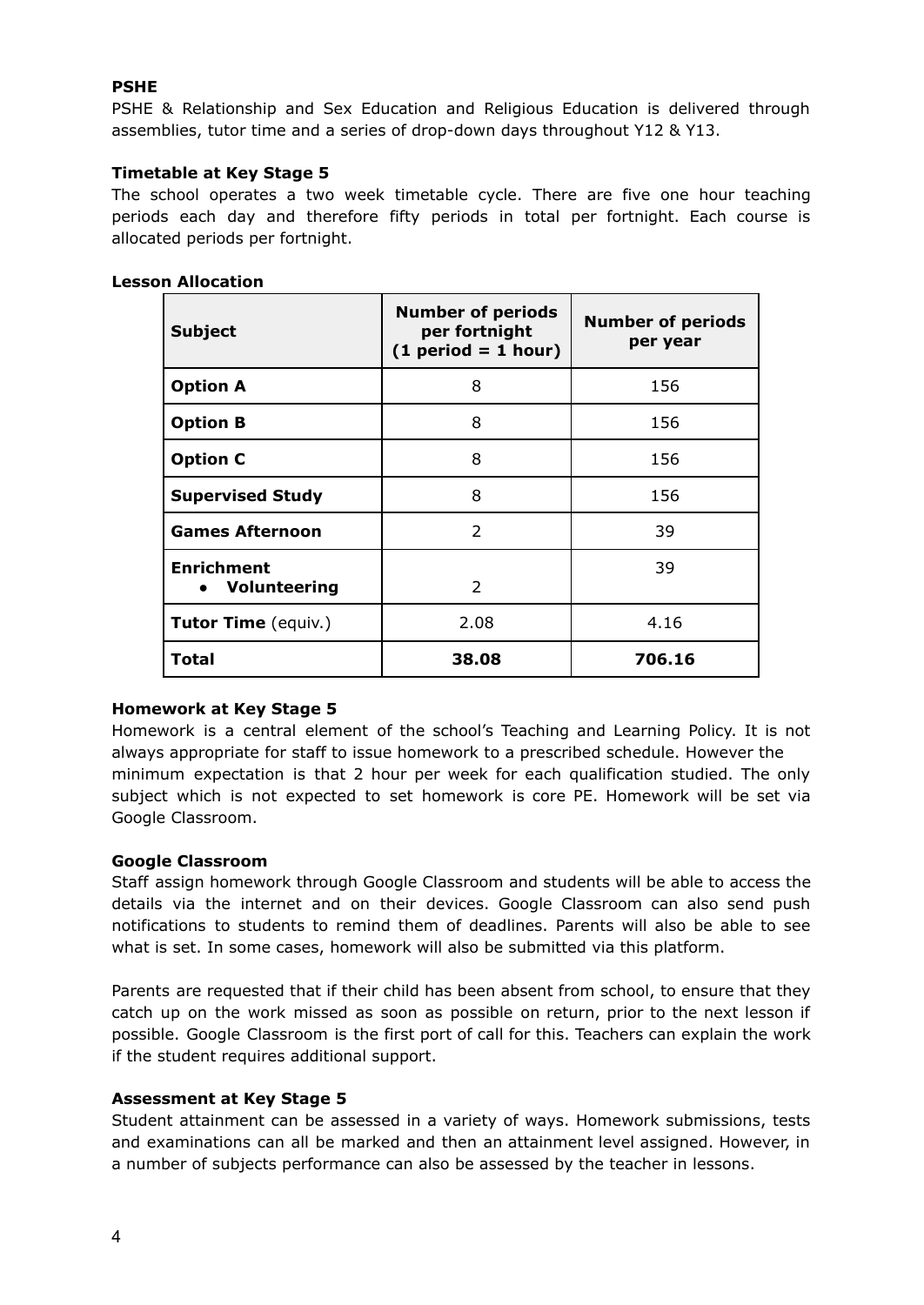Written work will routinely be assessed for the accuracy of literacy and/or numeracy in addition to subject specific criteria and teachers will provide written/verbal feedback in the form of a target. Students will then often be provided with time in lessons to act on the suggestions they have received from their teacher. Periodically written work, tests or examinations will receive graded feedback against the A Level/BTec assessment criteria.

When students commence their KS5 studies their Key Stage 4 test results and teacher assessments are used to generate target grades. PRS uses FFT20 benchmark estimates as targets for students which are based on how similar pupils nationally performed in the subject last year. The KS5 target grades for each student are published on their reports alongside their predicted attainment to enable parents to judge their progress towards their targets.

# **Reporting in KS5**

Princes Risborough School is keen to ensure that parents & carers are kept informed about their child's progress by providing regular information on progress and effort in class. As each subject has a higher curriculum allocation, parents will receive reports each half term. In KS5, parents will receive:

- Assessment Point 1 Report (AP1): Progress Target & Learner Profile
- Assessment Point 2 Report (AP2): Progress Target & Learner Profile
- Assessment Point 3 Report (AP3): Progress Target & Learner Profile
- Assessment Point 1 Report (AP4): Progress Target & Learner Profile
- Assessment Point 2 Report (AP5): Progress Target & Learner Profile
- Assessment Point 3 Report (AP6): Progress Target & Learner Profile
- Progress Evenings
- An annual written report

The Assessment Point reports will also provide information about attendance, minutes late, Achievement Points & Behaviour Points. Depending on the time of year the report may also include trial examination grades. To ensure that students do not miss key parts of the curriculum, it is important that all students aim for 100% attendance with no lates. The school target is to achieve a minimum of 96% attendance.

# **Progress Target**

In each subject students are assessed relative to externally-set target grades. Reports will show the KS5 target grade for each subject. For each Assessment Point, students will be given a 'Working Towards' grade showing how they are progressing relative to this target. This is a prediction of what the student is expected to get at the end of the course.

# **Subject Information**

Further information for both the GCSE and the non-examination students can be found in the KS4 Options Booklets on the school [website](https://www.princesrisborough.bucks.sch.uk/index.asp).